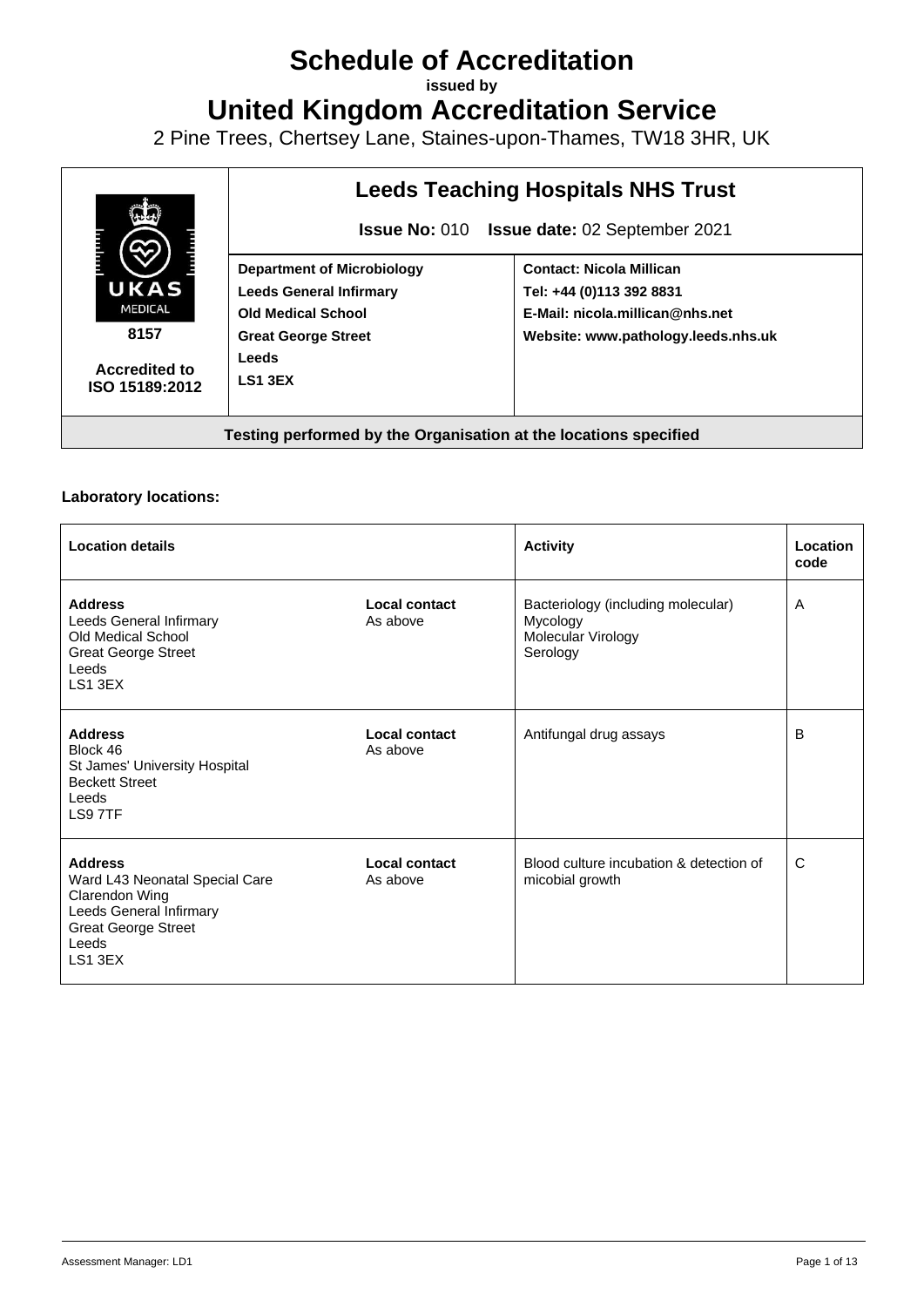|                                                | <b>Schedule of Accreditation</b><br>issued by<br><b>United Kingdom Accreditation Service</b><br>2 Pine Trees, Chertsey Lane, Staines-upon-Thames, TW18 3HR, UK |
|------------------------------------------------|----------------------------------------------------------------------------------------------------------------------------------------------------------------|
| <b>UKAS</b><br><b>MEDICAL</b>                  | <b>Leeds Teaching Hospitals NHS Trust</b>                                                                                                                      |
| 8157<br><b>Accredited to</b><br>ISO 15189:2012 | <b>Issue date: 02 September 2021</b><br><b>Issue No: 010</b>                                                                                                   |

|                                                   | DETAIL OF AUUNEDITATIUN                                                                                                    |                                                                                                                                                                                                                                                                                                                                                                               |                  |
|---------------------------------------------------|----------------------------------------------------------------------------------------------------------------------------|-------------------------------------------------------------------------------------------------------------------------------------------------------------------------------------------------------------------------------------------------------------------------------------------------------------------------------------------------------------------------------|------------------|
| Materials/Products tested                         | Type of test/Properties<br>measured/Range of<br>measurement                                                                | Standard specifications/<br>Equipment/Techniques used                                                                                                                                                                                                                                                                                                                         | Location<br>Code |
| HUMAN TISSUES AND<br><b>FLUIDS</b>                | Microbiological examination<br>activities for the purpose of<br>clinical diagnosis                                         | In-house documented procedures<br>following current Public Health<br>England (PHE) Standards for<br>Microbiological Investigations<br>(SMIs) and incorporating<br>manufacturer's instructions where<br>relevant                                                                                                                                                               |                  |
| Routine samples:<br>Swabs, fluids and tissues     | Isolation of microorganisms<br>of clinical significance                                                                    | Manual or automated (WASP)<br>inoculation and manual or<br>automated incubation<br>SOP <sub>s</sub> :<br>MBBEP 001-002<br>MBBEP 004-005<br>MBBEP 09<br>MBBEP 011<br>MBBEP 014<br>MBBEP 017<br>MBBEP 020<br>MBBEP 022<br>MBBEP 025-026<br>MBBEP 042<br>MBBEP 044<br>Gram staining and Microscopic<br>examination of sterile fluids and<br>tissues for bacteria and white cells | A                |
| Cerebrospinal fluid                               | Quantification and<br>differentiation of white and red<br>cells<br>Isolation of microorganisms of<br>clinical significance | Manual cell count using modified<br>Fuchs-Rosenthal chamber<br>Manual inoculation and incubation<br>MBBEP027<br>MBBEP022                                                                                                                                                                                                                                                      | A                |
| Cellular and fluid material<br>contained on swabs | Screening for Methicillin-<br>Resistant Staphylococcus<br>aureus (MRSA)                                                    | Automated processing, incubation<br>and digital plate imaging using<br>Brilliance culture media and WASP<br>or manual culture methods using<br>Brilliance culture media<br>SOP: MBBEP029                                                                                                                                                                                      | A                |
| <b>Blood</b>                                      | Detection of micobial growth                                                                                               | Liquid media culture using<br>Using Bactec FX and<br>Bactec FX40                                                                                                                                                                                                                                                                                                              | A                |
|                                                   | Isolation & characterisation of<br>microorganisms of clinical<br>significance                                              | Subsequent manual culture and<br>Gram staining<br>SOP: MBBEP037                                                                                                                                                                                                                                                                                                               | С<br>A           |

## DETAIL OF ACCREDITATION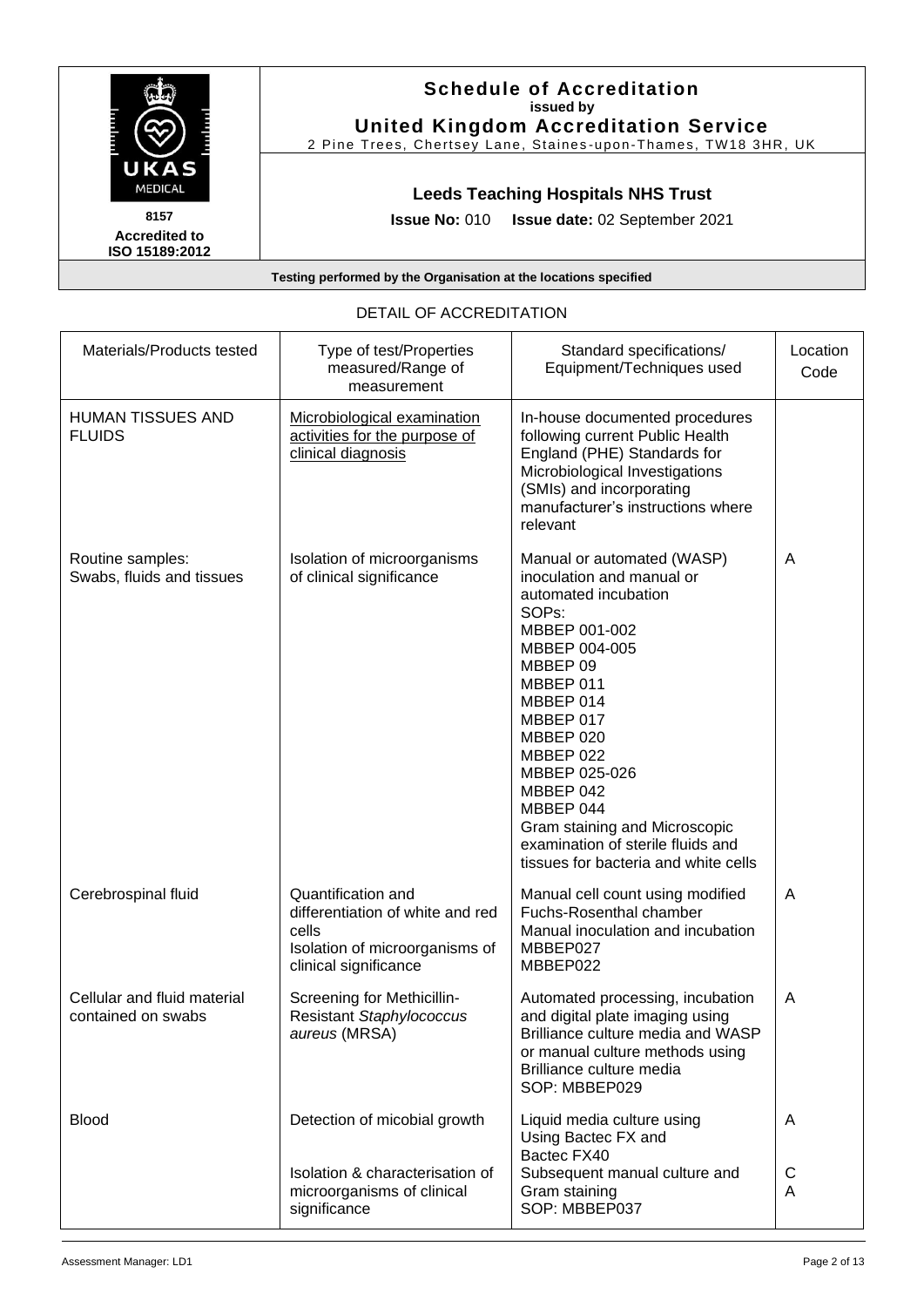| UKAS                                                                                                                                                          |                                                                                                                                                                                                                                                                                                                                                         | <b>Schedule of Accreditation</b><br>issued by<br><b>United Kingdom Accreditation Service</b><br>2 Pine Trees, Chertsey Lane, Staines-upon-Thames, TW18 3HR, UK             |                  |
|---------------------------------------------------------------------------------------------------------------------------------------------------------------|---------------------------------------------------------------------------------------------------------------------------------------------------------------------------------------------------------------------------------------------------------------------------------------------------------------------------------------------------------|----------------------------------------------------------------------------------------------------------------------------------------------------------------------------|------------------|
| <b>MEDICAL</b><br>8157                                                                                                                                        | <b>Issue No: 010</b>                                                                                                                                                                                                                                                                                                                                    | <b>Leeds Teaching Hospitals NHS Trust</b><br>Issue date: 02 September 2021                                                                                                 |                  |
| <b>Accredited to</b><br>ISO 15189:2012                                                                                                                        |                                                                                                                                                                                                                                                                                                                                                         |                                                                                                                                                                            |                  |
|                                                                                                                                                               | Testing performed by the Organisation at the locations specified                                                                                                                                                                                                                                                                                        |                                                                                                                                                                            |                  |
| Materials/Products tested                                                                                                                                     | Type of test/Properties<br>measured/Range of<br>measurement                                                                                                                                                                                                                                                                                             | Standard specifications/<br>Equipment/Techniques used                                                                                                                      | Location<br>Code |
| HUMAN TISSUES AND<br><b>FLUIDS</b>                                                                                                                            | Microbiological examination<br>activities for the purpose of<br>clinical diagnosis                                                                                                                                                                                                                                                                      | In-house documented procedures<br>incorporating manufacturers<br>instructions where relevant                                                                               |                  |
| Respiratory samples:<br>Sputum, Broncho-alveolar<br>lavage, Bronchial Washings,<br>Naso-pharyngeal Aspirate<br>Naso-pharyngeal swabs,<br>Sinus/Antral Washout | Isolation of microorganisms<br>of clinical significance                                                                                                                                                                                                                                                                                                 | Manual inoculation and media<br>culture<br>SOP <sub>s</sub> :<br>MBBEP003<br>MBBEP019<br>MBBEP006                                                                          | A                |
| Urine                                                                                                                                                         | General isolation and<br>characterisation of micro-<br>organisms of clinical<br>significance<br>Antibiotic susceptibility testing                                                                                                                                                                                                                       | Semi-automated - Mast URI Plus<br>Culture and sensitivity utilising<br>multipoint technology and<br>breakpoint methodology to<br><b>EUCAST</b> principles<br>SOP: MBBEP041 | A                |
| Urine                                                                                                                                                         | Detection, identification and<br>quantification of:<br>White blood cells<br>Red blood cells<br>Squamous epithelial cells<br><b>Bacterial cells</b>                                                                                                                                                                                                      | iQSprints: flow cytometry<br>SOP: MBBEP041                                                                                                                                 | A                |
| Faeces                                                                                                                                                        | Isolation, identification and<br>antimicrobial susceptibility of<br>bacterial pathogens:<br>Campylobacter spp.<br>Clostridium difficile<br>Escherichia coli 0157<br>Salmonella sp.<br>Shigella spp.<br>Vibrio spp.<br>Yersinia spp.<br>Pleisiomonas spp.<br>C.perfringens<br><b>B.cereus</b><br><b>B.subtilis</b><br><b>B.lichenformans</b><br>S.aureus | Manual inoculation and media<br>culture<br>SOP: MBBEP030                                                                                                                   | A                |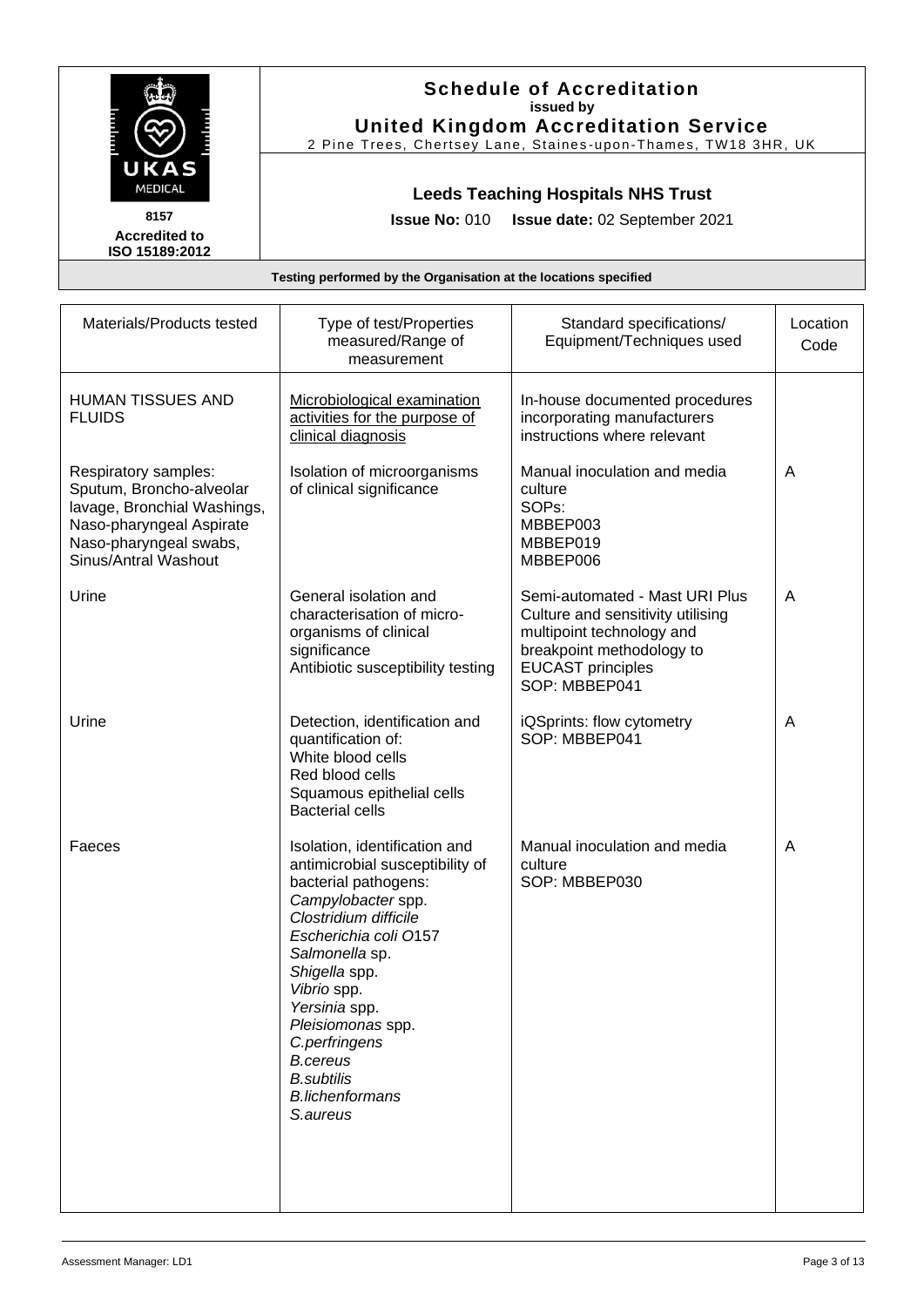|                                                                                                  |                                                                                              | <b>Schedule of Accreditation</b><br>issued by<br><b>United Kingdom Accreditation Service</b><br>2 Pine Trees, Chertsey Lane, Staines-upon-Thames, TW18 3HR, UK                              |                  |
|--------------------------------------------------------------------------------------------------|----------------------------------------------------------------------------------------------|---------------------------------------------------------------------------------------------------------------------------------------------------------------------------------------------|------------------|
| UKAS<br><b>MEDICAL</b><br>8157<br><b>Accredited to</b><br>ISO 15189:2012                         | <b>Issue No: 010</b>                                                                         | <b>Leeds Teaching Hospitals NHS Trust</b><br>Issue date: 02 September 2021                                                                                                                  |                  |
|                                                                                                  | Testing performed by the Organisation at the locations specified                             |                                                                                                                                                                                             |                  |
| Materials/Products tested                                                                        | Type of test/Properties<br>measured/Range of<br>measurement                                  | Standard specifications/<br>Equipment/Techniques used                                                                                                                                       | Location<br>Code |
| HUMAN TISSUES AND<br><b>FLUIDS</b>                                                               | Microbiological examination<br>activities for the purpose of<br>clinical diagnosis           | In-house documented procedures<br>incorporating manufacturers<br>instructions where relevant                                                                                                |                  |
| Female genital tract liquid<br>swabs                                                             | General isolation and<br>characterisation of micro-<br>organisms of clinical<br>significance | Automated processing, incubation<br>and digital plate imaging (WASP)<br>SOP: MBBEP028                                                                                                       | A                |
| Cultures isolated in-house<br>from all samples listed above                                      | Identification of<br>microorganisms of clinical<br>significance                              | Using manual biochemical methods<br>SOP <sub>s</sub> :<br>MBBTP008<br>MBBTP026<br>MBBIP016<br>And Automated BD Maldi-Tof<br>Matrix-assisted laser<br>desorption/ionisation<br>SOP: MBBTP004 | A                |
| Bacterial cultures isolated in-<br>house from all samples listed<br>above                        | Antimicrobial susceptibility<br>testing of clinically significant<br>bacteria                | Manual antimicrobial susceptibility<br>testing using EUCAST<br>methodology and manual Reading<br>SOP: MBBEP045                                                                              | A                |
| Faeces<br>CSF, Bile, Pus,<br>Duodenal/Jejunal Aspirate,<br>Sputum, Tissue (where<br>appropriate) | Detection of clinically<br>significant ova, cysts and<br>parasites (OCP)                     | Faecal concentration using<br>Evergreen FPC kit and direct<br>Microscopic examination<br>SOP: MBBEP031                                                                                      | A                |
| Clear adhesive tape'<br>slide/perianal swab                                                      | Detection of Enterobius<br>vermicularis larvae and ova                                       | Direct Microscopic examination<br>SOP: MBBEP031                                                                                                                                             | A                |
| Urine                                                                                            | Detection of Schistosoma<br>haematobium ova                                                  | Sedimentation of Urine and<br>Microscopic Identification SOP:<br>MBBEP031                                                                                                                   | A                |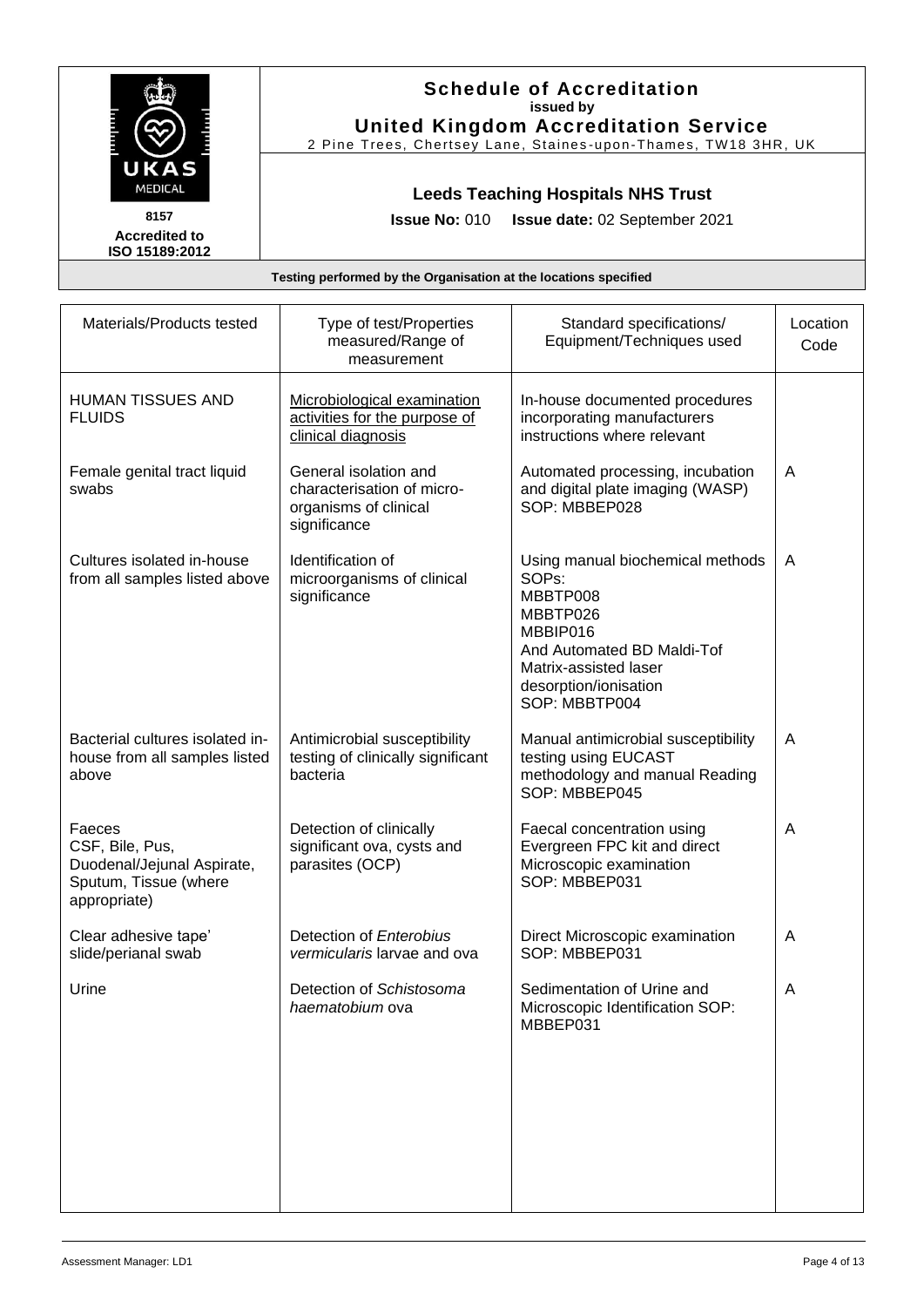|                                                                                                                                                                                                     |                                                                                                          | <b>Schedule of Accreditation</b><br>issued by<br><b>United Kingdom Accreditation Service</b><br>2 Pine Trees, Chertsey Lane, Staines-upon-Thames, TW18 3HR, UK |                  |
|-----------------------------------------------------------------------------------------------------------------------------------------------------------------------------------------------------|----------------------------------------------------------------------------------------------------------|----------------------------------------------------------------------------------------------------------------------------------------------------------------|------------------|
| UKAS<br>MEDICAL<br>8157<br><b>Accredited to</b><br>ISO 15189:2012                                                                                                                                   | <b>Issue No: 010</b>                                                                                     | <b>Leeds Teaching Hospitals NHS Trust</b><br>Issue date: 02 September 2021                                                                                     |                  |
|                                                                                                                                                                                                     | Testing performed by the Organisation at the locations specified                                         |                                                                                                                                                                |                  |
| Materials/Products tested                                                                                                                                                                           | Type of test/Properties<br>measured/Range of<br>measurement                                              | Standard specifications/<br>Equipment/Techniques used                                                                                                          | Location<br>Code |
| <b>HUMAN TISSUES AND</b><br><b>FLUIDS</b>                                                                                                                                                           | Microbiological examination<br>activities for the purpose of<br>clinical diagnosis                       | In-house documented procedures<br>incorporating manufacturers<br>instructions where relevant                                                                   |                  |
| Sputum, broncho-alveolar<br>lavage/washings.<br>Gastric Aspirates/Washings<br>Sterile body fluids<br>Pus and pus swabs<br>Skin or tissue including<br>lymph nodes<br><b>Bone</b><br>Faeces<br>Urine | Isolation and presumptive<br>identification of Acid-alcohol<br>fast bacilli (inc. Mycobacterium<br>spp.) | Liquid culture, auramine phenol<br>staining and incident-light<br>fluorescence microscopy<br>Using<br>BD BacTec MGIT 960<br>(fluorescence)                     | A                |
| <b>Blood</b>                                                                                                                                                                                        |                                                                                                          | BD BacTec FX40<br>SOP:<br>MBBEP040                                                                                                                             |                  |
| Faeces                                                                                                                                                                                              | Clostridium difficile glutamate<br>dehydrogenase GDH                                                     | GDH EIA using Dynex DS2                                                                                                                                        | A                |
|                                                                                                                                                                                                     | C. difficile toxins A & B                                                                                | In house tissue culture method<br>SOP <sub>s</sub> :<br>MBBEP010<br>MBBTP017                                                                                   |                  |
|                                                                                                                                                                                                     | C. difficile toxin B and binary<br>toxin genes                                                           | Cepheid Gene Xpert Real-time<br><b>PCR</b><br>SOP: MBBOP013<br>MBBGENT60                                                                                       |                  |
| Faeces                                                                                                                                                                                              | Giardia lamblia &<br>Cryptosporidium antigens                                                            | Dynex DS2 - ELISA<br>SOP: MBBTP018                                                                                                                             | A                |
|                                                                                                                                                                                                     | Rotavirus / Helicobacter pylori<br>antigens                                                              | SOPs:<br>MBBTP006<br>MBBTP007                                                                                                                                  |                  |
| Faeces<br><b>Rectal Swabs</b>                                                                                                                                                                       | Detection of Carbapenemase<br>Genes (KPC, VDM, OXA-<br>48, IMP1 & VIM)                                   | Cepheid Gene Xpert Real-time<br><b>PCR</b><br>SOP: MBBOP013<br>MBBIP010                                                                                        | A                |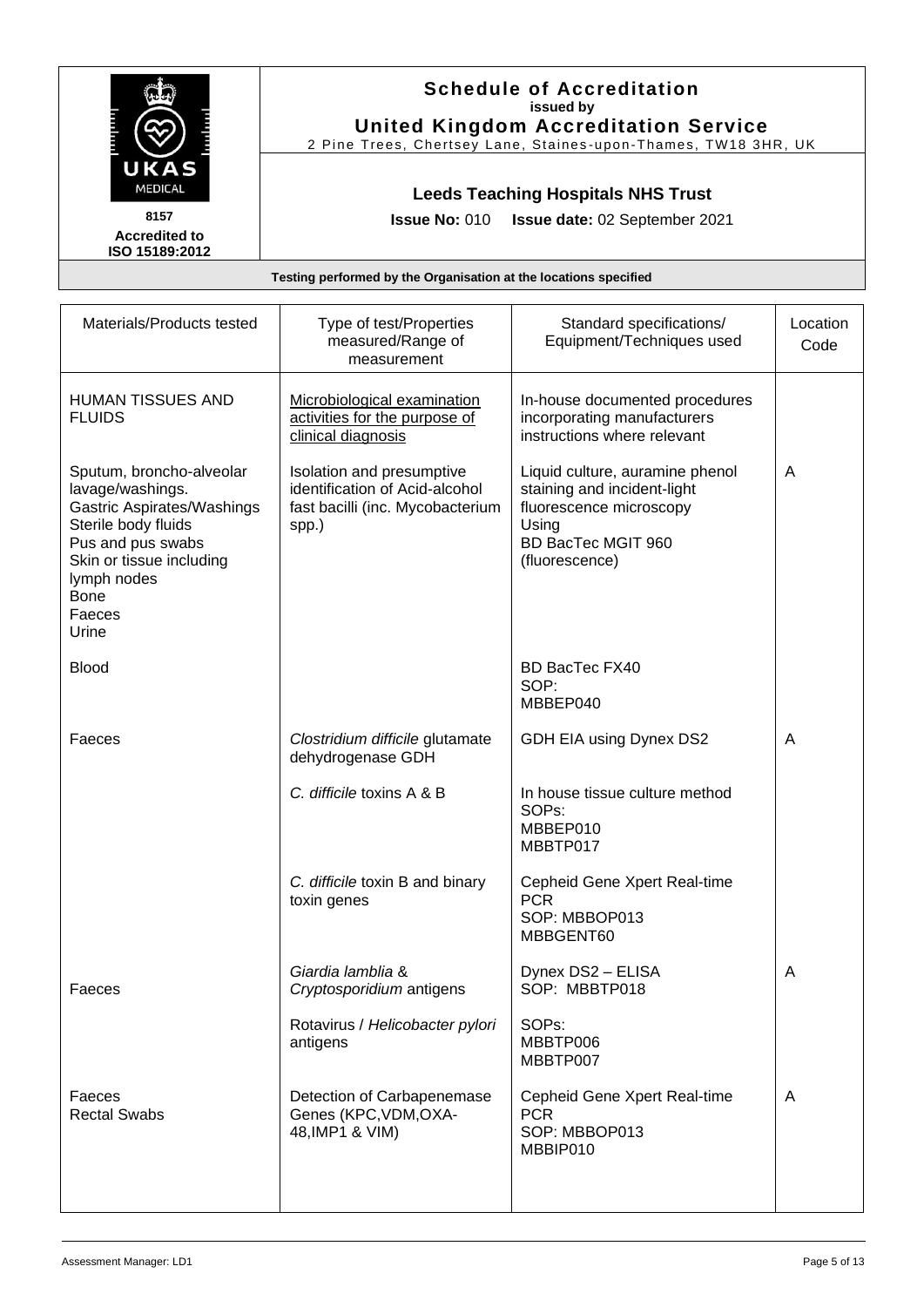|                                                                                                                                                   |                                                                                    | <b>Schedule of Accreditation</b><br>issued by<br><b>United Kingdom Accreditation Service</b><br>2 Pine Trees, Chertsey Lane, Staines-upon-Thames, TW18 3HR, UK                             |                  |
|---------------------------------------------------------------------------------------------------------------------------------------------------|------------------------------------------------------------------------------------|--------------------------------------------------------------------------------------------------------------------------------------------------------------------------------------------|------------------|
| UKAS<br><b>MEDICAL</b><br>8157<br><b>Accredited to</b><br>ISO 15189:2012                                                                          | <b>Issue No: 010</b>                                                               | <b>Leeds Teaching Hospitals NHS Trust</b><br>Issue date: 02 September 2021                                                                                                                 |                  |
|                                                                                                                                                   | Testing performed by the Organisation at the locations specified                   |                                                                                                                                                                                            |                  |
| Materials/Products tested                                                                                                                         | Type of test/Properties<br>measured/Range of<br>measurement                        | Standard specifications/<br>Equipment/Techniques used                                                                                                                                      | Location<br>Code |
| <b>HUMAN TISSUES AND</b><br><b>FLUIDS</b>                                                                                                         | Microbiological examination<br>activities for the purpose of<br>clinical diagnosis | In-house documented procedures<br>incorporating manufacturers<br>instructions where relevant                                                                                               |                  |
| Blood/serum,<br>bronchoalveolar lavage BAL)                                                                                                       | Aspergillus antigen                                                                | Manual ELISA Platelia Antigen Kit<br>SOP: MBYTP006<br>MBYEP003                                                                                                                             | A                |
| Blood/serum                                                                                                                                       | Qualitative detection of Beta D<br>glucan                                          | ACC Fungitell (kinetic) Assay and<br>ELX 808 Ultra Microplate Reader<br>SOP: MBYTP037                                                                                                      | A                |
| Blood/serum, CSF                                                                                                                                  | Cryptococcal antigen                                                               | Latex agglutination (IMMY lateral<br>flow kit)<br>SOP: MBYTP035                                                                                                                            | A                |
| Hair<br>Nail<br>Skin                                                                                                                              | Isolation and identification of<br>clinically significant<br>dermatophyte fungi    | Manual inoculation, media culture,<br>and macroscopic & microscopic<br>examination (stained (lactophenol<br>cotton blue, KOH/Calcoflour white<br>& unstained)<br>SOP: MBYEP001<br>MBYTP017 | A                |
| Mould isolates<br>Fluid from normally sterile<br>sites, bile, pus and swabs,<br>antral washout<br>Skin, tissue biopsies<br><b>Corneal Scrapes</b> | Isolation and identification of<br>clinically significant moulds                   | Culture. Macroscopic and<br>microscopic identification using<br>lactophenol cotton blue for staining<br>SOP <sub>s:</sub><br>MBYTP017<br>MBYEP002<br>MBYEP004<br>MBYEP005                  | A                |

 $\mathcal{L}$ 

Г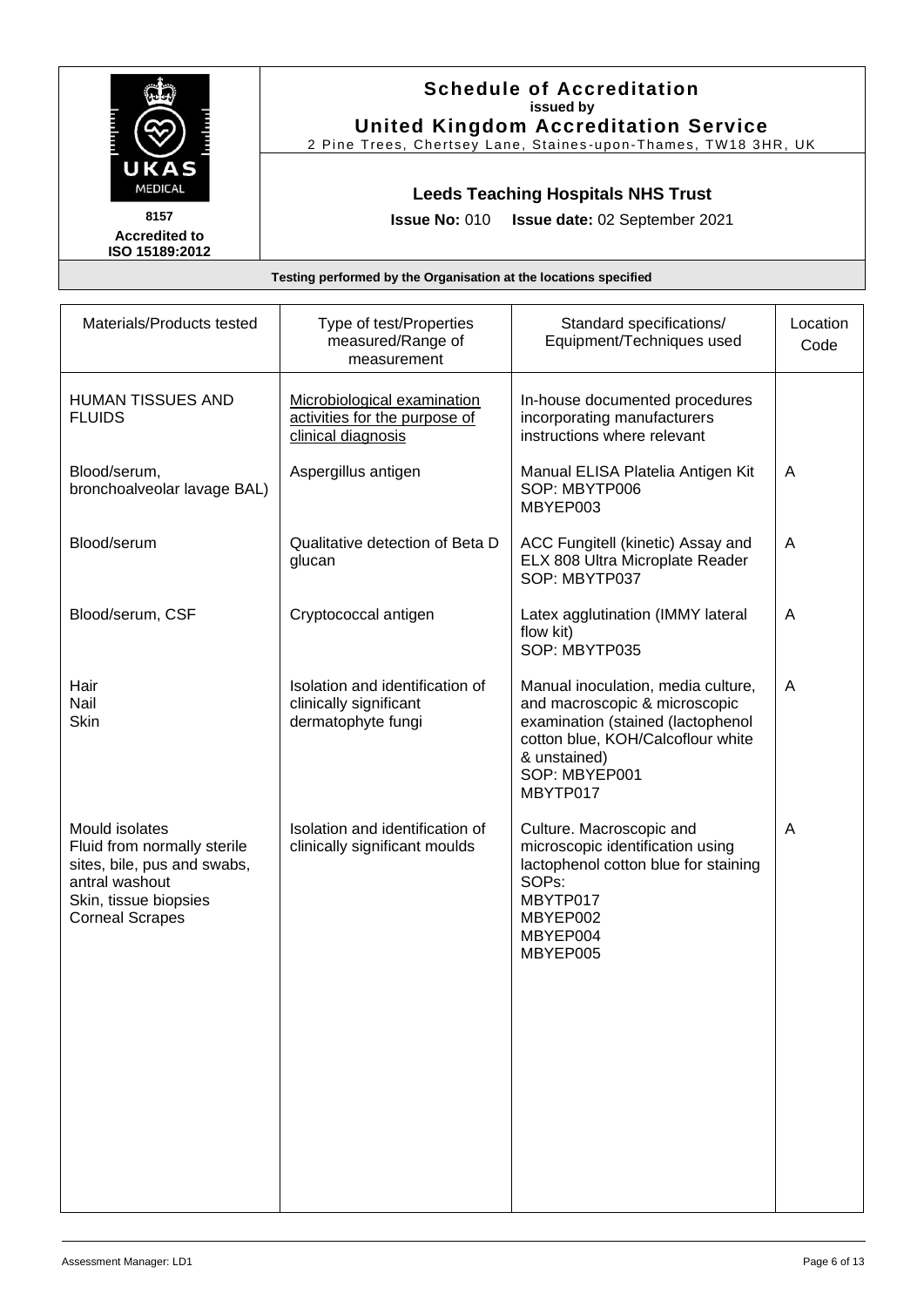|                                                                                                                                                                                                               |                                                                                             | <b>Schedule of Accreditation</b><br>issued by<br><b>United Kingdom Accreditation Service</b><br>2 Pine Trees, Chertsey Lane, Staines-upon-Thames, TW18 3HR, UK                                                                                                                                                                                                  |                  |
|---------------------------------------------------------------------------------------------------------------------------------------------------------------------------------------------------------------|---------------------------------------------------------------------------------------------|-----------------------------------------------------------------------------------------------------------------------------------------------------------------------------------------------------------------------------------------------------------------------------------------------------------------------------------------------------------------|------------------|
| UKAS<br>MEDICAL<br>8157                                                                                                                                                                                       |                                                                                             | <b>Leeds Teaching Hospitals NHS Trust</b>                                                                                                                                                                                                                                                                                                                       |                  |
| <b>Accredited to</b><br>ISO 15189:2012                                                                                                                                                                        | <b>Issue No: 010</b>                                                                        | Issue date: 02 September 2021                                                                                                                                                                                                                                                                                                                                   |                  |
|                                                                                                                                                                                                               | Testing performed by the Organisation at the locations specified                            |                                                                                                                                                                                                                                                                                                                                                                 |                  |
| Materials/Products tested                                                                                                                                                                                     | Type of test/Properties<br>measured/Range of<br>measurement                                 | Standard specifications/<br>Equipment/Techniques used                                                                                                                                                                                                                                                                                                           | Location<br>Code |
| HUMAN TISSUES AND<br><b>FLUIDS</b>                                                                                                                                                                            | Microbiological examination<br>activities for the purpose of<br>clinical diagnosis          | In-house documented procedures<br>incorporating manufacturers<br>instructions where relevant                                                                                                                                                                                                                                                                    |                  |
| Yeast isolates<br>Fluid from normally sterile<br>sites, bile, pus and swabs,<br>antral washout, oral rinse,<br>urine<br>Skin, tissue biopsies<br><b>Corneal Scrapes</b><br>Swabs from genito-urinary<br>tract | Isolation, identification and<br>susceptibility testing of<br>clinically significant yeasts | Culture on chromogenic agar<br>SOPs: MBYEP002, MBYEP005<br>Identification using the Automated<br>BD Maldi-Tof Matrix-assisted laser<br>desorption/ionisation<br>SOP: MBYTP029<br>Disc diffusion susceptibility testing<br>(CLSI)<br>SOP: MBYTP027<br>MIC susceptibility testing<br>(Sensititre).<br>SOP: MBYTP015<br>Examination of fungal isolates<br>MBYEP004 | A                |
| Blood, serum                                                                                                                                                                                                  | Antifungal drug levels;<br>Itraconazole.<br>Posaconazole, Voriconazole                      | LC-MS/MS<br>SOP: MBYTP036                                                                                                                                                                                                                                                                                                                                       | В                |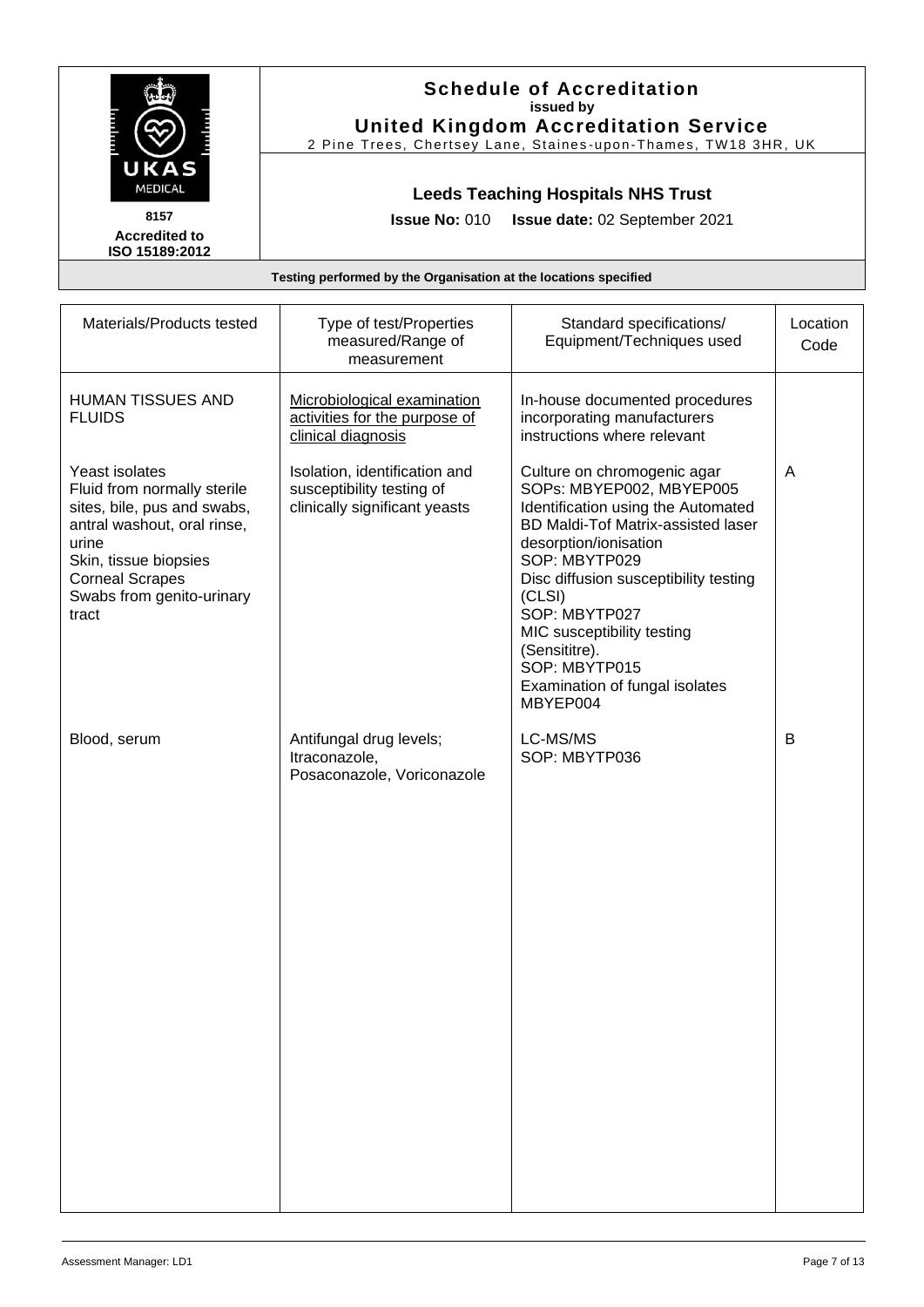| <b>MEDICAL</b><br>8157<br><b>Accredited to</b><br>ISO 15189:2012 | <b>Issue No: 010</b><br>Testing performed by the Organisation at the locations specified                                                                                                                                                                                                                                            | <b>Leeds Teaching Hospitals NHS Trust</b><br>Issue date: 02 September 2021                                                                                                                                                                                           |                  |
|------------------------------------------------------------------|-------------------------------------------------------------------------------------------------------------------------------------------------------------------------------------------------------------------------------------------------------------------------------------------------------------------------------------|----------------------------------------------------------------------------------------------------------------------------------------------------------------------------------------------------------------------------------------------------------------------|------------------|
|                                                                  |                                                                                                                                                                                                                                                                                                                                     |                                                                                                                                                                                                                                                                      |                  |
|                                                                  |                                                                                                                                                                                                                                                                                                                                     |                                                                                                                                                                                                                                                                      |                  |
| Materials/Products tested                                        | Type of test/Properties<br>measured/Range of<br>measurement                                                                                                                                                                                                                                                                         | Standard specifications/<br>Equipment/Techniques used                                                                                                                                                                                                                | Location<br>Code |
| <b>HUMAN TISSUES AND</b><br><b>FLUIDS</b>                        | Serology examination<br>activities for the purpose of<br>clinical diagnosis                                                                                                                                                                                                                                                         | In-house documented procedures<br>incorporating manufacturers<br>instructions where relevant                                                                                                                                                                         |                  |
|                                                                  |                                                                                                                                                                                                                                                                                                                                     | Documented -in-house methods to<br>meet the requirements of the IDPS<br>screening programme(s) as defined<br>in the July 2018 'Infectious<br>diseases in pregnancy screening<br>screening: laboratory QA evidence<br>requirements' (relevant tests<br>marked with *) |                  |
| Blood; serum/plasma                                              | Hepatitis (Anti-HAV IgM, Anti<br>HAV Total, HBsAg*, Anti HBs,<br>Anti HBc IgM*, HBeAg*, Anti<br>HBe*, Anti HCV, HBcT*)<br>Antigen/Antibody detection,<br>HIV-1 & HIV-2 Antibodies and<br>HIV-1 p24 Antigen* detection,<br>Syphilis* Antibody detection,<br>Rubella Antibody detection<br>and Toxoplasma antibody<br>detection       | Siemens Centaur; enzyme<br>immunoassay<br>SOP:<br>MBSEREP003<br>MBSEROP014                                                                                                                                                                                           | A                |
| Blood; serum/plasma                                              | CMV (IgG & IgM), EBV (IgG &<br>IgM), HSV (IgG), VZV (IgG),<br>HTLV (IgG), Measles (IgG &<br>IgM), Mumps (IgG & IgM),<br>Parvovirus (IgG & IgM),<br>Mycoplasma pneumonia (IgM)<br>antibody detection.<br>Hepatitis B core antibody<br>Hepatitis D total antibodies<br><b>CMV Avidity</b><br>Confirmatory second line<br>testing for: | DiaSorin XL Liaison; enzyme<br>immunoassay<br>SOP <sub>s</sub> :<br>MBSEROP011<br>MBSEREP068<br>MBSEREP003                                                                                                                                                           | A                |
| Blood; serum/plasma                                              | HIV-1 & HIV-2 Antibodies and<br>HIV-1 p24 Antigen<br>Hepatitis C antibody<br>Hepatitis B surface antigen<br>CMV antibody detection                                                                                                                                                                                                  | Siemens Immulite Xpi                                                                                                                                                                                                                                                 | A                |

(confirmatory second line

MBBGSER133

testing)

 $\frac{1}{2}$ 

T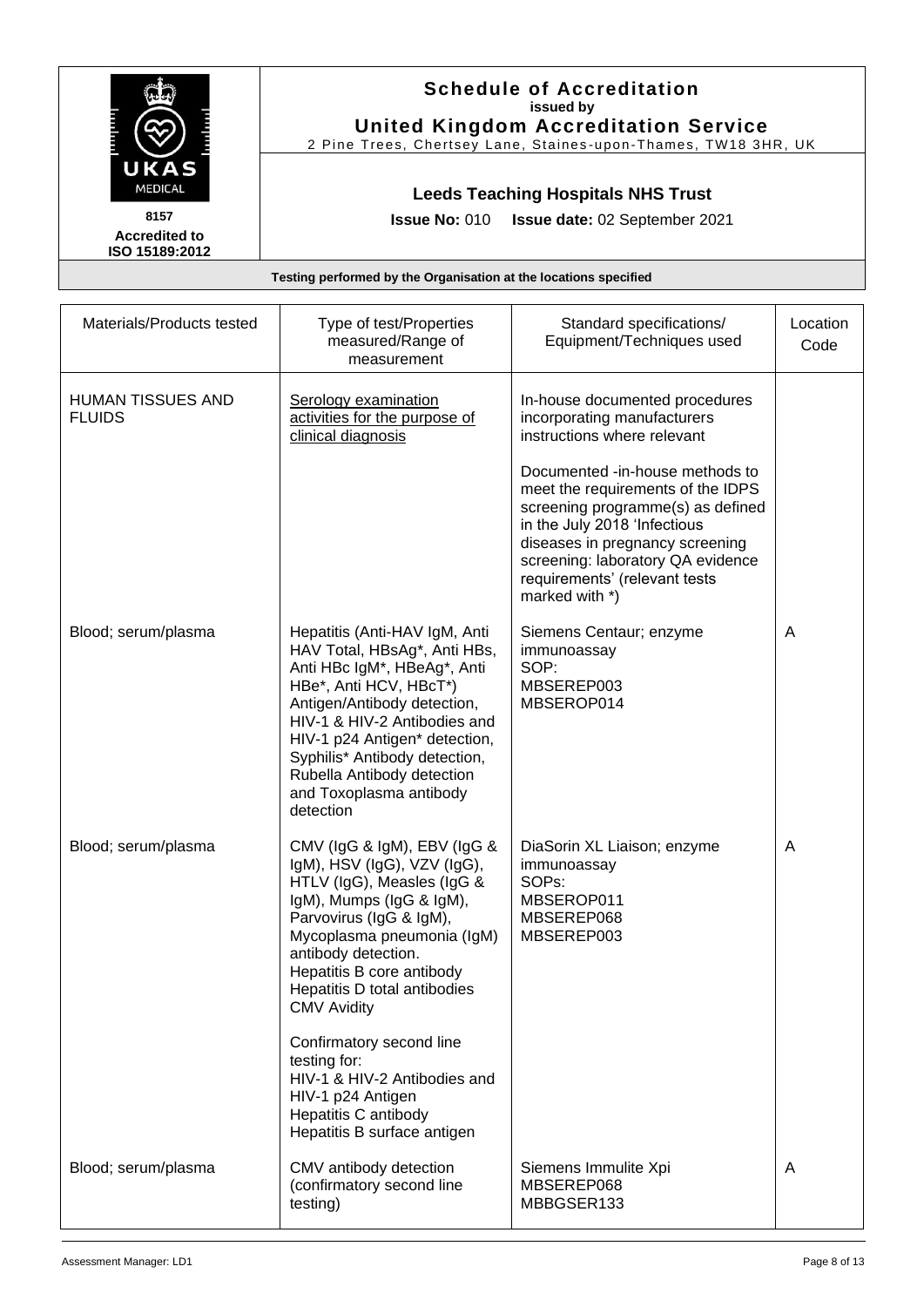|                                                                                                                                                                      |                                                                  | <b>Schedule of Accreditation</b><br>issued by<br><b>United Kingdom Accreditation Service</b><br>2 Pine Trees, Chertsey Lane, Staines-upon-Thames, TW18 3HR, UK |                  |
|----------------------------------------------------------------------------------------------------------------------------------------------------------------------|------------------------------------------------------------------|----------------------------------------------------------------------------------------------------------------------------------------------------------------|------------------|
| UKAS<br><b>MEDICAL</b><br><b>Leeds Teaching Hospitals NHS Trust</b><br>8157<br>Issue No: 010 Issue date: 02 September 2021<br><b>Accredited to</b><br>ISO 15189:2012 |                                                                  |                                                                                                                                                                |                  |
|                                                                                                                                                                      | Testing performed by the Organisation at the locations specified |                                                                                                                                                                |                  |
| Materials/Products tested                                                                                                                                            | Type of test/Properties<br>measured/Range of<br>mageuramant      | Standard specifications/<br>Equipment/Techniques used                                                                                                          | Location<br>Code |

|                                     | measured/Range of<br>measurement                                                                               | Equipment/Techniques used                                                                                                                                                                                                                          | Code |
|-------------------------------------|----------------------------------------------------------------------------------------------------------------|----------------------------------------------------------------------------------------------------------------------------------------------------------------------------------------------------------------------------------------------------|------|
| HUMAN TISSUES AND<br><b>FLUIDS</b>  | Serology examination<br>activities for the purpose of<br>clinical diagnosis                                    | In-house documented procedures<br>incorporating manufacturers<br>instructions where relevant                                                                                                                                                       |      |
| Urine                               | Legionella pneumophilia<br>serotype 1 antigen                                                                  | <b>Trinity Biotech Bartels ELISA</b><br>Legionella Urinary Antigen<br>detection kit on Dynex Ds2<br>SOP <sub>s</sub> :<br>MBSEROP012<br>MBSEREP037<br>BINAX immunochromatographic<br>membrane assay<br>SOP: MBSEREP048                             | A    |
| Urine<br>Swabs - urethral, cervical | Detection of ribosomal RNA<br>from:<br>Chlamydia trachomatis<br>Neisseria gonorrhoeae<br>Trichomonas vaginalis | Nucleic acid amplification<br>technique (NAAT) Hologic Gen-<br>Probe Panther system<br>SOP:<br>MBOPPAN01                                                                                                                                           | A    |
| Blood; serum/plasma                 | VZV Confirmation antibody<br>detection                                                                         | Binding Site VaccZyme VZV<br>glycoprotein IgG Low Level EIA kit<br>Dynex DS2 EIA<br>SOP <sub>s</sub> :<br>MBSEROP005<br>MBSEREP067                                                                                                                 | A    |
| Blood; serum/plasma, CSF            | Confirmatory testing for<br>syphilis by detection of<br>Treponema pallidum<br>antibodies /antigen              | RPR Commercial assay, Reagin<br>Antigen (VDRL) Semi-quantitative<br><b>TPPA Commercial Assay Antibody</b><br>detection<br>Antibody detection on Dynex DS2<br>EIA IgM test<br>Captia Syphillis EIA<br>SOP: MBSEROP005<br>All assays SOP: MBSEREP051 | A    |
| Blood; serum/plasma                 | Hepatitis E IgG & Hepatitis E<br>IgM                                                                           | Abia manual EIA<br>SOP <sub>s</sub> :<br>MBSEROP005<br>MBBGSER110<br>MBSEREP003                                                                                                                                                                    | A    |
| Blood; serum/plasma                 | HIV confirmation and<br>differentiation of HIV-1 and<br>HIV-2 antibodies                                       | <b>Biorad Geenius Confirmation</b><br>Assay. Manual single use<br>Immunochromatographic assay<br>SOP: MBBGSER109                                                                                                                                   | A    |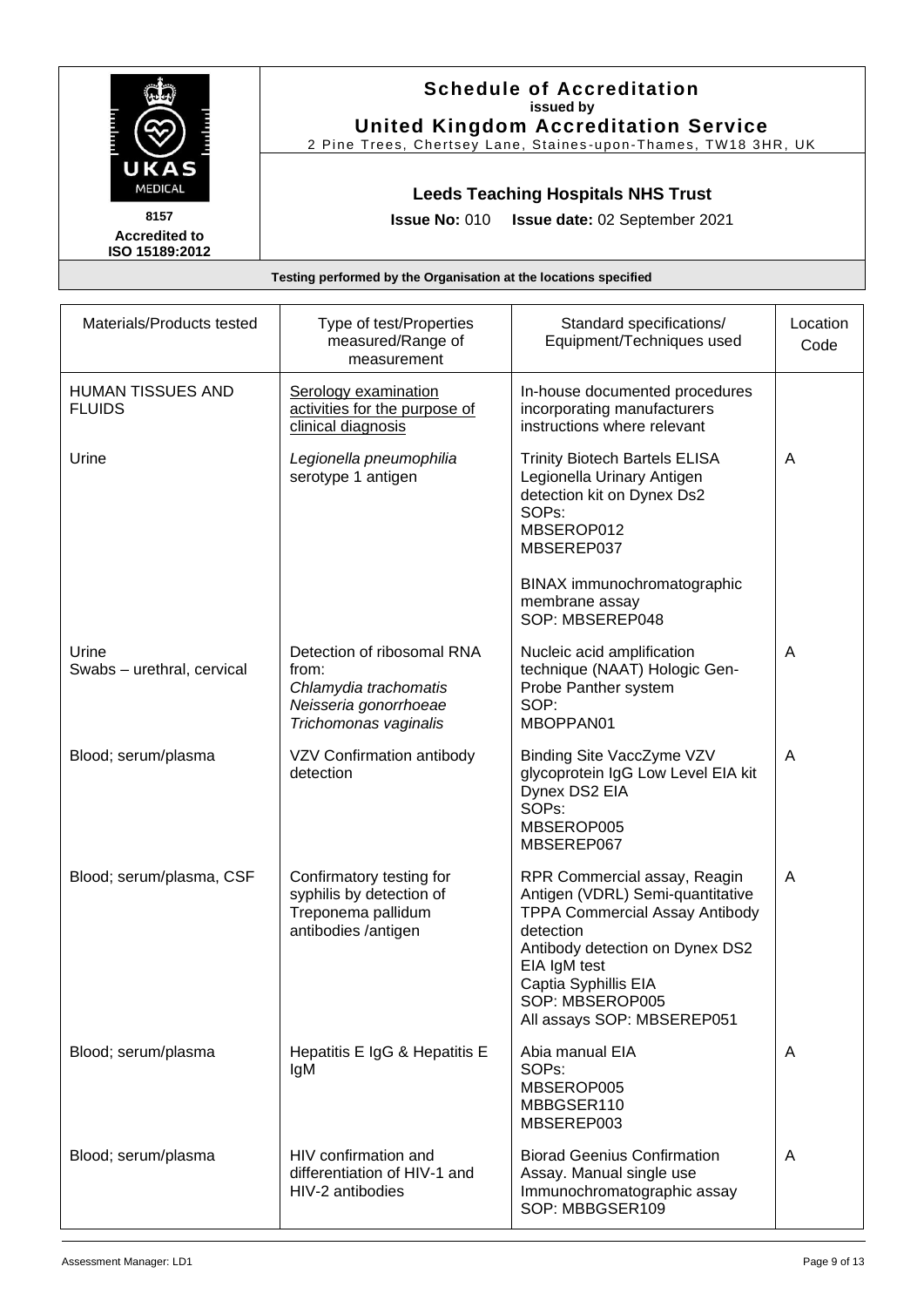| UKAS                                                                   |                                                                              | <b>Schedule of Accreditation</b><br>issued by<br><b>United Kingdom Accreditation Service</b><br>2 Pine Trees, Chertsey Lane, Staines-upon-Thames, TW18 3HR, UK                                                        |                  |
|------------------------------------------------------------------------|------------------------------------------------------------------------------|-----------------------------------------------------------------------------------------------------------------------------------------------------------------------------------------------------------------------|------------------|
| <b>MEDICAL</b>                                                         |                                                                              | <b>Leeds Teaching Hospitals NHS Trust</b>                                                                                                                                                                             |                  |
| 8157<br><b>Accredited to</b>                                           | <b>Issue No: 010</b>                                                         | Issue date: 02 September 2021                                                                                                                                                                                         |                  |
| ISO 15189:2012                                                         |                                                                              |                                                                                                                                                                                                                       |                  |
|                                                                        | Testing performed by the Organisation at the locations specified             |                                                                                                                                                                                                                       |                  |
| Materials/Products tested                                              | Type of test/Properties<br>measured/Range of<br>measurement                  | Standard specifications/<br>Equipment/Techniques used                                                                                                                                                                 | Location<br>Code |
| <b>HUMAN TISSUES AND</b><br><b>FLUIDS</b>                              | Molecular examination<br>activities for the purpose of<br>clinical diagnosis | In-house documented procedures<br>incorporating manufacturers<br>instructions where relevant                                                                                                                          |                  |
| Yeast/mould isolates                                                   | Identification of clinically<br>significant yeast & mould                    | Manual Nucleic Acid extraction; in-<br>house manual chloroform<br>extraction SOP ref: MBYTP028<br>Polymerase chain reaction (PCR)<br>and sequence analysis.<br>ABI 7500 fast<br>ABI 3130xl<br>SOPs: MBYTP028, MBNTP64 | A                |
| EDTA blood, urine, CSF,<br>tissue, BAL, Amniotic Fluid<br>and placenta | CMV, EBV, adenovirus<br>Quantitative                                         | Nucleic Acid extraction; Qiagen<br>MDX Biorobot, QIA amp all kit<br>SOP: MBNOP056<br>Real Time Multiplex PCR;<br>Stratagene MX3000<br>Qiagen QiAgility robot<br>SOP: MBNTP55                                          | A                |
| EDTA blood, CSF, swabs<br>(skin, mouth, eye)                           | HSV, adenovirus, VZV<br>Qualitative                                          | Nucleic Acid extraction; Qiagen<br>MDX BioRobot, QIA amp all kit<br>SOP: MBNOP056<br>Real Time Multiplex PCR;<br>ABI 7500 fast<br>Qiagen QiAgility robot<br>SOP: MBNTP88                                              | A                |
| CSF, EDTA blood, swabs<br>(skin, eye) faeces                           | Enterovirus and parechovirus<br>Qualitative                                  | Nucleic Acid extraction; Qiagen<br>MDX BioRobot, QIA amp all kit<br>SOP: MBNOP056<br>Real Time Multiplex PCR;<br>ABI 7500 fast<br>Qiagen QiAgility robot<br>SOP: MBNTP25                                              | A                |
| Genital swabs                                                          | HSV 1 and 2, Treponema<br>pallidum<br>Qualitative                            | Nucleic Acid extraction; Qiagen<br>MDX BioRobot, QIA amp all kit<br>SOP: MBNOP056<br>Real Time Multiplex PCR;<br>ABI 7500 fast<br>Qiagen QiAgility robot<br>SOPs: MBNTP29                                             | A                |

Г

 $\ldots$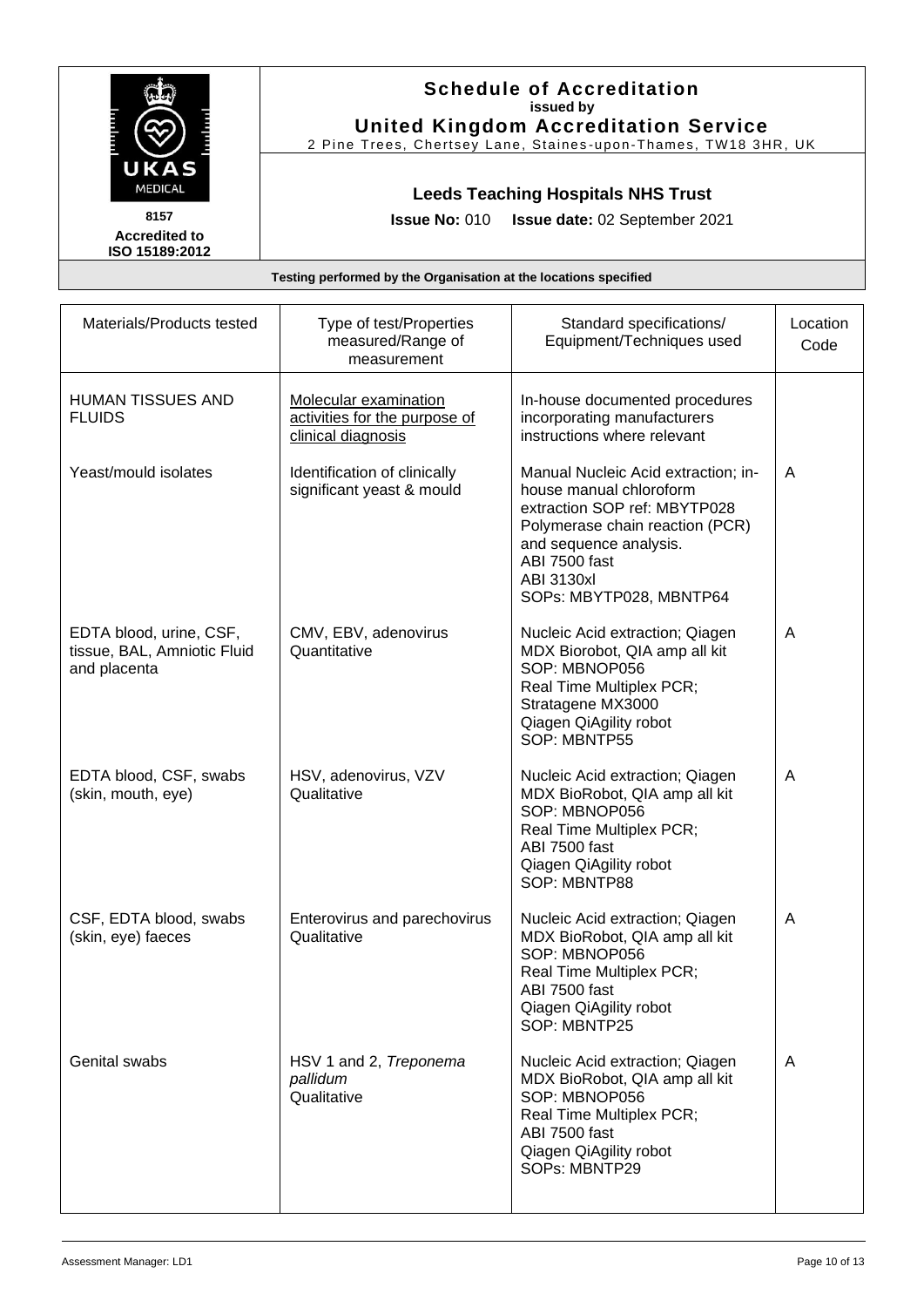|                                                                                                                                                 | <b>Schedule of Accreditation</b><br>issued by<br><b>United Kingdom Accreditation Service</b><br>2 Pine Trees, Chertsey Lane, Staines-upon-Thames, TW18 3HR, UK<br><b>Leeds Teaching Hospitals NHS Trust</b><br><b>Issue No: 010</b><br>Issue date: 02 September 2021 |                                                                                                                                                                                                                   |                  |  |
|-------------------------------------------------------------------------------------------------------------------------------------------------|----------------------------------------------------------------------------------------------------------------------------------------------------------------------------------------------------------------------------------------------------------------------|-------------------------------------------------------------------------------------------------------------------------------------------------------------------------------------------------------------------|------------------|--|
| UKAS<br><b>MEDICAL</b><br>8157<br><b>Accredited to</b><br>ISO 15189:2012                                                                        |                                                                                                                                                                                                                                                                      |                                                                                                                                                                                                                   |                  |  |
|                                                                                                                                                 | Testing performed by the Organisation at the locations specified                                                                                                                                                                                                     |                                                                                                                                                                                                                   |                  |  |
| Materials/Products tested                                                                                                                       | Type of test/Properties<br>measured/Range of<br>measurement                                                                                                                                                                                                          | Standard specifications/<br>Equipment/Techniques used                                                                                                                                                             | Location<br>Code |  |
| HUMAN TISSUES AND<br><b>FLUIDS</b>                                                                                                              | Molecular examination<br>activities for the purpose of<br>clinical diagnosis                                                                                                                                                                                         | In-house documented procedures<br>incorporating manufacturers<br>instructions where relevant                                                                                                                      |                  |  |
| EDTA blood, urine                                                                                                                               | BK polyoma virus<br>Quantitative                                                                                                                                                                                                                                     | Nucleic Acid extraction; Qiagen<br>MDX BioRobot, QIA amp all kit<br>SOP: MBNOP056<br>Real Time Multiplex PCR;<br>Stratagene MX3000<br>Qiagen QiAgility robot<br>SOP: MBNEP083                                     | A                |  |
| EDTA blood, CSF, tissue                                                                                                                         | Qualitative detection of JC<br>virus                                                                                                                                                                                                                                 | Nucleic Acid extraction; Qiagen<br>MDX BioRobot, QIA amp all kit<br>SOP: MBNOP056<br><b>RealStar Real Time PCR</b><br>commercial assay; Stratagene<br>MX3000<br>SOP: MBNTP094                                     | A                |  |
| Faeces, vomit                                                                                                                                   | Gastroenteritis Virology:<br>Norovirus G1 and G2,<br>rotavirus, astrovirus,<br>sapovirus, adenovirus genus<br>and adenovirus group F<br>Qualitative                                                                                                                  | Nucleic Acid extraction; Qiagen<br>QIASymphony, DSP<br>Virus/Pathogen MiniKit<br>SOP:MBNOP084<br>Real Time Multiplex PCR<br>ABI 7500 fast<br>Roche LC480 384 well head<br>Qiagen QiAgility robot<br>SOP: MBNTP021 | A                |  |
| Whole blood, EDTA,<br>serum/plasma and foetal<br>samples (swabs, fluids or<br>tissue).<br>Also, for Measles: oral<br>fluids/swab, urine, throat | Parvovirus B19, HHV6 and<br><b>Measles</b><br>Qualitative                                                                                                                                                                                                            | Nucleic Acid extraction; Qiagen<br><b>MDX BioRobot</b><br>QIA amp all kit<br>SOP: MBNOP056<br>Real Time Multiplex PCR;<br>ABI 7500 fast                                                                           | A                |  |

Qiagen QiAgility robot SOP: MBNTP092

aspirates.

swabs, and nasopharyngeal

Also, for HHV6 - CSF, bone marrow aspirates and BAL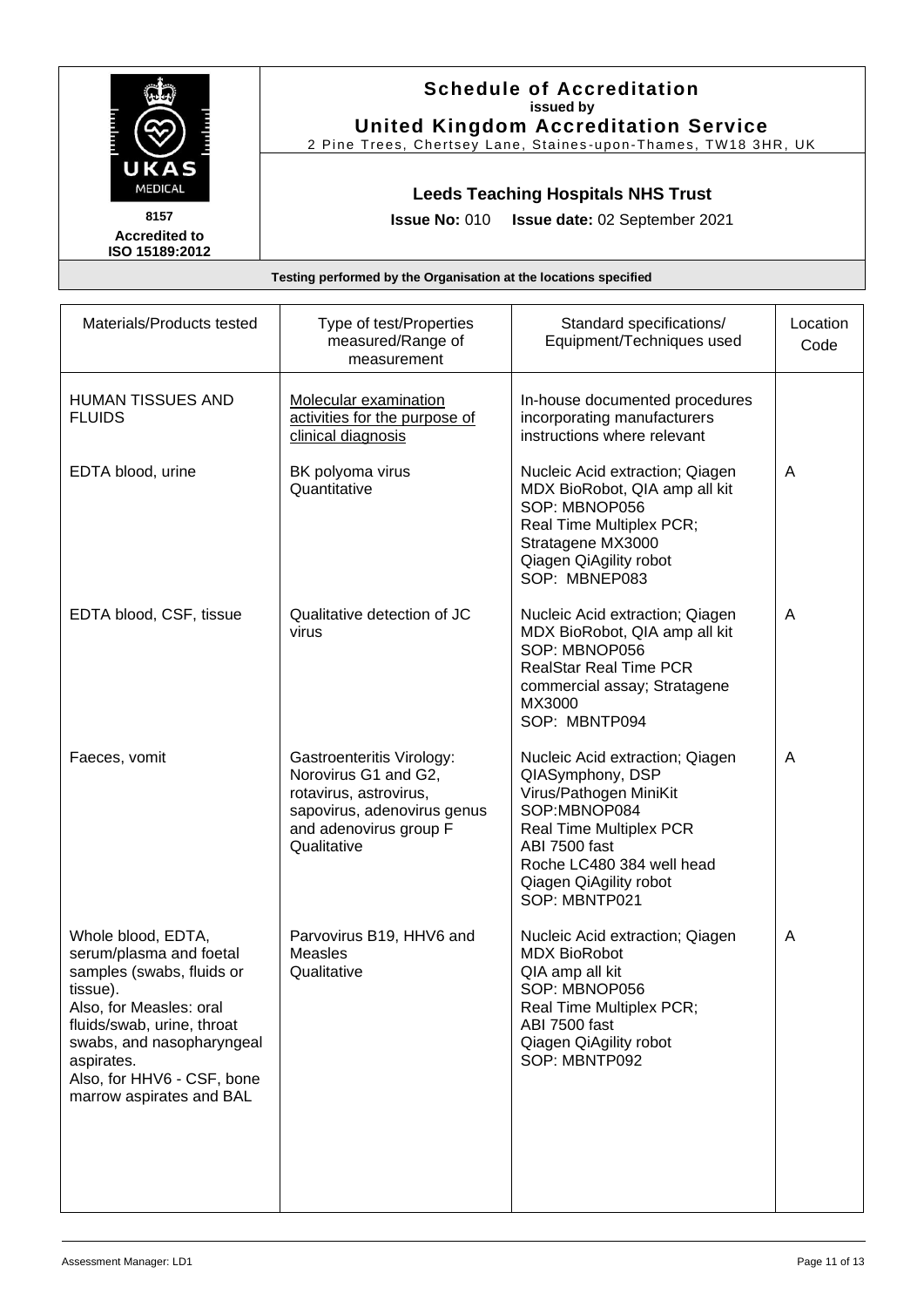|                                                                  | <b>Schedule of Accreditation</b><br>issued by<br><b>United Kingdom Accreditation Service</b><br>2 Pine Trees, Chertsey Lane, Staines-upon-Thames, TW18 3HR, UK<br><b>Leeds Teaching Hospitals NHS Trust</b> |                                                                                                                                                                                                                                                                                                                                    |                  |  |  |  |
|------------------------------------------------------------------|-------------------------------------------------------------------------------------------------------------------------------------------------------------------------------------------------------------|------------------------------------------------------------------------------------------------------------------------------------------------------------------------------------------------------------------------------------------------------------------------------------------------------------------------------------|------------------|--|--|--|
| UKAS                                                             |                                                                                                                                                                                                             |                                                                                                                                                                                                                                                                                                                                    |                  |  |  |  |
| MEDICAL<br>8157                                                  |                                                                                                                                                                                                             |                                                                                                                                                                                                                                                                                                                                    |                  |  |  |  |
| <b>Accredited to</b><br>ISO 15189:2012                           | <b>Issue No: 010</b>                                                                                                                                                                                        | Issue date: 02 September 2021                                                                                                                                                                                                                                                                                                      |                  |  |  |  |
| Testing performed by the Organisation at the locations specified |                                                                                                                                                                                                             |                                                                                                                                                                                                                                                                                                                                    |                  |  |  |  |
| Materials/Products tested                                        | Type of test/Properties<br>measured/Range of<br>measurement                                                                                                                                                 | Standard specifications/<br>Equipment/Techniques used                                                                                                                                                                                                                                                                              | Location<br>Code |  |  |  |
| <b>HUMAN TISSUES AND</b><br><b>FLUIDS</b>                        | Molecular examination<br>activities for the purpose of<br>clinical diagnosis                                                                                                                                | In-house documented procedures<br>incorporating manufacturers<br>instructions where relevant                                                                                                                                                                                                                                       |                  |  |  |  |
| <b>EDTA blood</b>                                                | HCV genotyping:<br>Genotypic identification                                                                                                                                                                 | Nucleic Acid extraction; Qiagen<br>QIASymphony DSP<br>Virus/Pathogen MiniKit<br>SOP:MBNOP084<br>Qiagen MDX Biorobot QIA amp all<br>kit<br>SOP: MBNOP056<br><b>PCR</b><br>Sequence analysis;<br>Veriti ABI 9700<br>LiPA Scan HCV assay using<br>Siemens Autoblot 3000H<br>Confirmation via ABI 3130xl<br>sequencing for NS5b region | A                |  |  |  |
| EDTA blood, CSF                                                  | Bacterial Meningitis; detection<br>of Neisseria meningitdis and<br>Streptococcus pneumoniae<br>Qualitative                                                                                                  | SOP: MBNTP017<br>Nucleic Acid extraction; Qiagen<br>MDX Biorobot QIA amp all kit<br>SOP: MBNOP056<br>Real time PCR Sequence analysis;<br>ABI 7500 fast<br>SOP: MBNEP062                                                                                                                                                            | A                |  |  |  |
| BAL, sputum                                                      | Pneumocystis jirovecii (PcP)<br>Qualitative                                                                                                                                                                 | Nucleic Acid extraction; Qiagen<br>MDX Biorobot QIA amp all kit<br>SOP: MBNOP056<br>Real Time Multiplex PCR;<br>ABI 7500 fast<br>Qiagen QIASymphony<br>Qiagen QiAgility robot<br>SOP: MBNTP090                                                                                                                                     | A                |  |  |  |
| NPA, perinasal swab, throat<br>swab                              | Qualitative detection of<br>Bordetella species                                                                                                                                                              | Nucleic Acid Extraction; Qiagen<br>QIASymphony DSP<br>Virus/Pathogen MiniKit<br>SOP ref:MBNOP084<br>Multiplex PCR;<br>ABI 7500 fast In house method<br>SOP: MBNTP093                                                                                                                                                               | A                |  |  |  |

ा

 $\overline{\phantom{0}}$